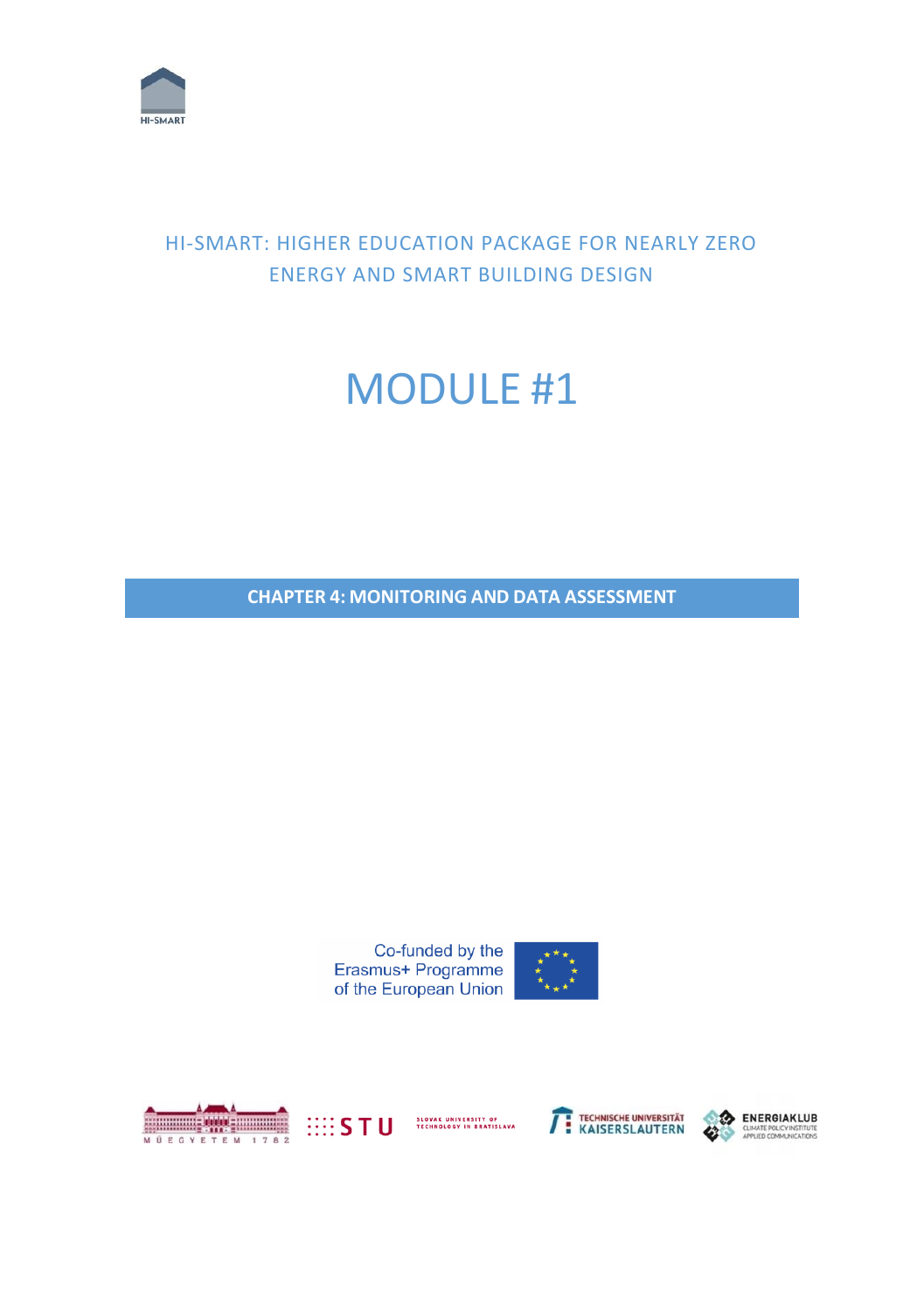

In many European countries, continuous management of energy performance in existing buildings is supported on a national level by running a mandatory building energy performance certification system.

The energy performance of buildings can be assessed either by calculating their physical performance based on drawings or by benchmarking an energy consumption level (*Wang et al. 2012).*

Since existing buildings have differences and limited data acquisition levels, the assessment methodology has been developed depending on the situation in each country.

Building data monitoring can provide performance feedback for operational optimization of existing facilities and improve future designs. It can support energy and performance contracting, smart load balancing, and model-predictive building systems control (*Mahdavi & Taheri 2016).*

Monitoring and data assessment of buildings focus on different data categories:

- indoor environmental conditions
- external environmental conditions
- control systems and devices
- equipment
- energy flows
- etc.

These categories show us both a current status and also the changes (related to devices or energy flows) over time in a building. The data can be used for planning or monitoring the impact of an investment (such as energy renovation).

*Figure 1.4.1* shows an example for data assessment of a building under standard conditions: data collection methods, analysing current conditions and potential energy use.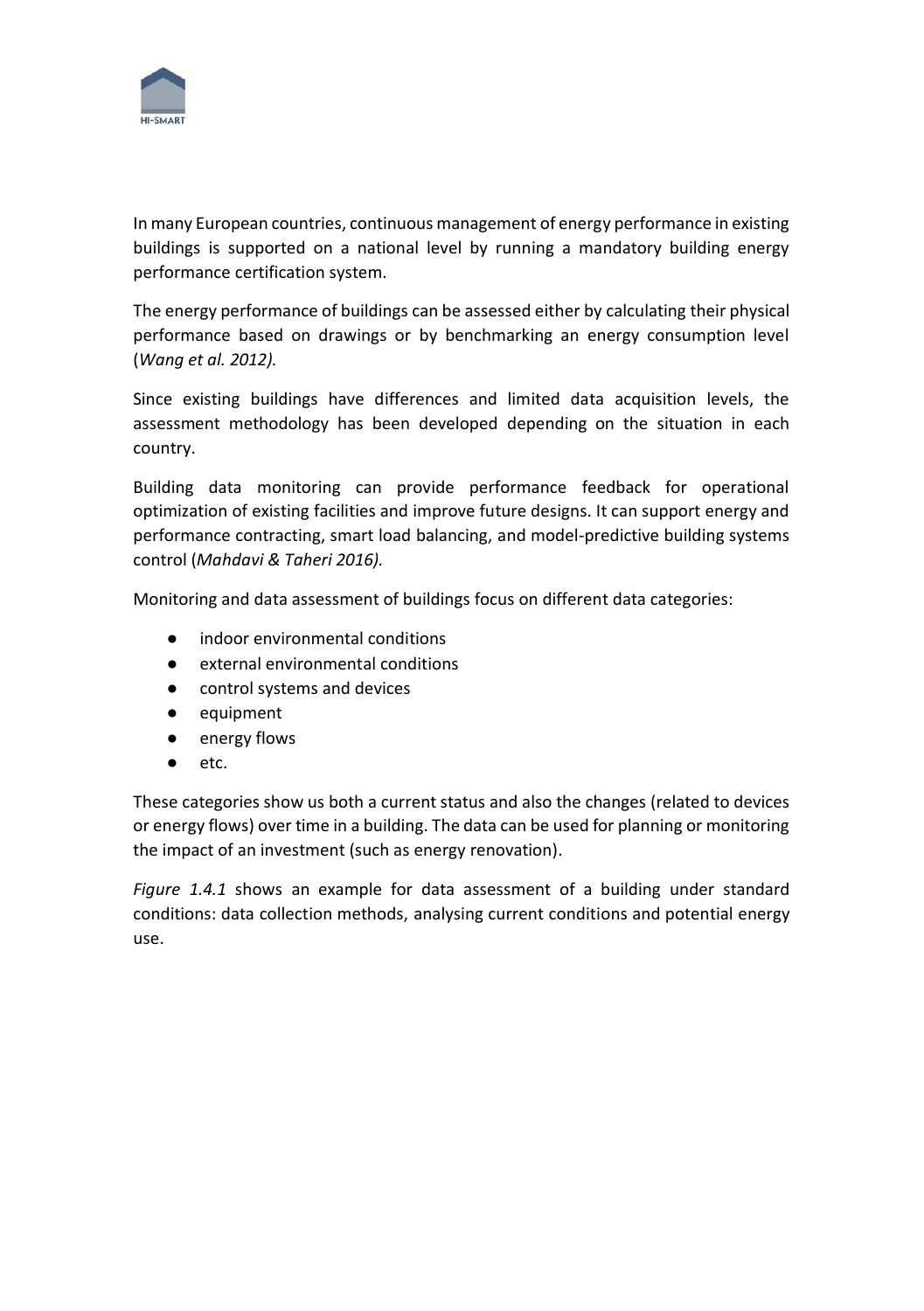

Type 1. Assess the target building based on technical documents and literature sources under standard conditions.



Type 2. Additionally include on-site audit and consider actual conditions for the assessment.



Type 3. Utilize the measured energy data on assessment to estimate uncollected input data.



Figure 1.4.1: Assessment of a building under standard conditions (*Cho and Kim 2019)*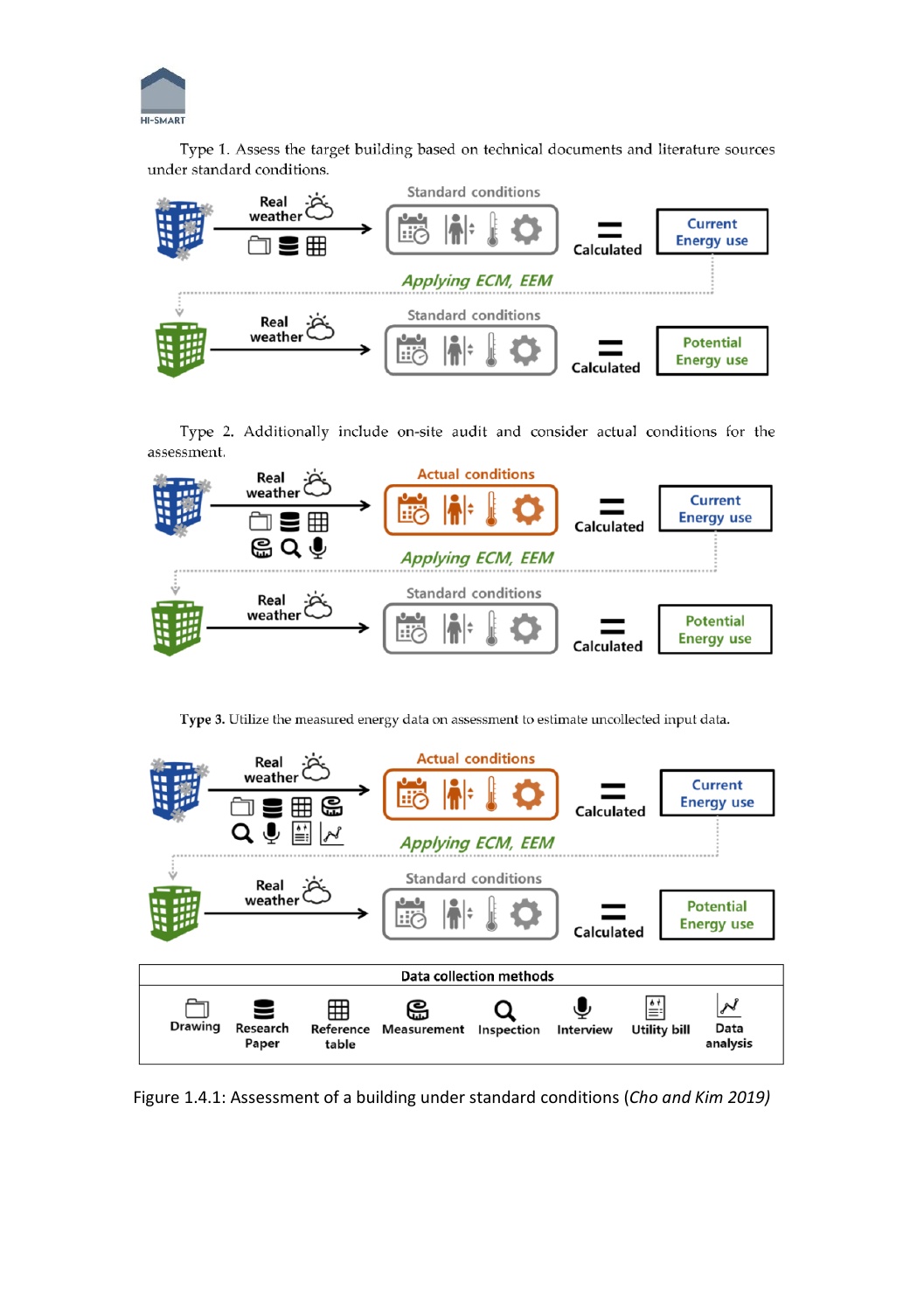

Following an energy investigation, energy conservation or efficiency measures (ECMs or EEMs) are recommended to save or reduce utility costs. Measures consist of potential replacements of, or upgrades to, existing systems that enhance energy efficiency in a cost-effective manner. Usually, a wide range of potential data sources and collection methods are available, such as:

- research papers from the field of building energy consumption and renovation,
- actual or long-term measurement of the examined building,
- interviews with operators, owners, users,
- utility bills of the examined building,

The more information gathered, the better and more precise results can be provided.

We can analyse various data assessment methods on the same target buildings. For example, in their research, Cho and Kim classified the methods into three prototypes according to the required level of data acquisition (see Figure 1.4.2). Type 1 assessed the target building based on literature sources. Type 2 conducted on-site audit and assessed the target building based on additional collected data. Type 3 assessed the target building by further estimating the building properties through analysis of the measured energy data*.*



*Figure 1.4.2: Assessment methods according to data acquisition level (Cho and Kim 2019)*